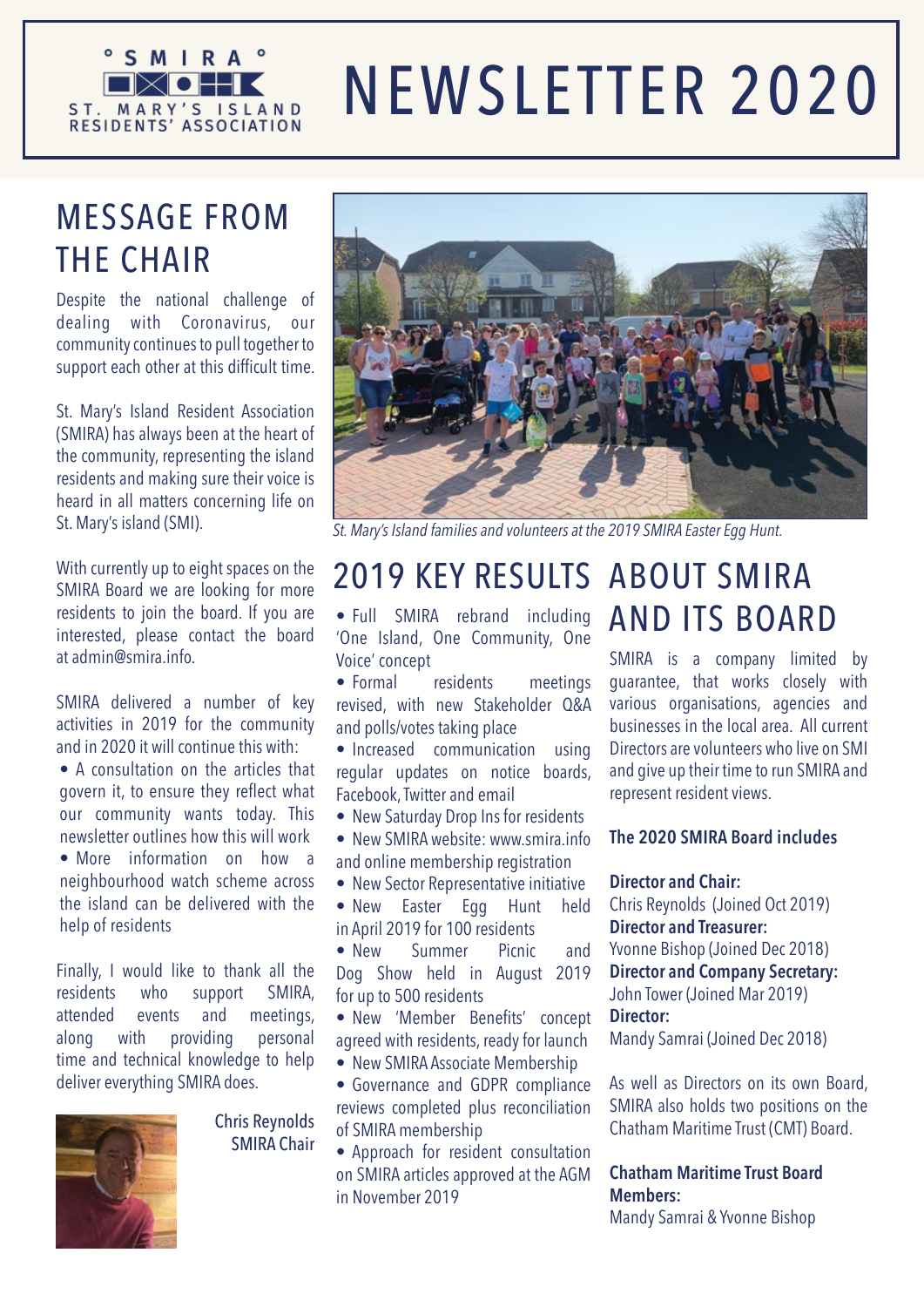## SMIRA ARTICLES OF ASSOCIATION CONSULTATION

#### What are the articles of association about?

The articles of association are the rules which govern how SMIRA is run. These were produced approx. 20 years ago at a time when SMI only had a few homes built. Today our community has 1595 homes with another 167 still to be built in the next few years.

Our community has changed over the last 20 years and now is the right time to review and revise the current articles of association to make sure they reflect what our community wants today.

#### Coronavirus impact

Due to the impact by Coronavirus on the nation's ability to meet in traditional face to face formats, SMIRA has had to revise its approach to the articles' consultation, since its original presentation at the AGM in November 2019.

To ensure all residents have enough time to understand and decide what the new articles of association will include, SMIRA will now be undertaking the consultation in two steps.

**• AGM November 2020** A vote by Full SMIRA members (as per current article rules) on key principles that the community wishes to include in the new articles

**• AGM November 2021**  A vote by Full SMIRA members (as per current article rules) on the final version of the revised articles of association

#### Where can I find a copy of the current articles of association?

The current SMIRA articles of association can be found at www.smira.info.

## Comparison: What Do Other Residents' Associations do?

To help residents make an informed decision, the SMIRA board has looked at how other residents' associations work, how they are structured and what the key rules are in terms of membership, voting and meetings.

|                          | <b>SMIRA</b>                                                                            | <b>Kensington</b>                                                                | <b>Poundbury</b>                     | <b>Network Homes</b>                                                                        | <b>Hammersmith</b><br>& Fulham                     |
|--------------------------|-----------------------------------------------------------------------------------------|----------------------------------------------------------------------------------|--------------------------------------|---------------------------------------------------------------------------------------------|----------------------------------------------------|
| <b>Legal Structure</b>   | Limited company                                                                         | Non legal entity                                                                 | Non legal entity                     | Non legal entity                                                                            | Non legal entity                                   |
| <b>Board Structure</b>   | <b>Board</b><br>Minimum <sub>2</sub><br>Maximum 10<br>(subject to number<br>of members) | Committee<br>Minimum 4<br>maximum 15<br>One committee<br>member per<br>household | Committee<br>Minimum 6<br>Maximum 9  | Executive<br>Committee<br>Proportional<br>representation<br>of households.<br>No set number | Management<br>Committee<br>Minimum 4<br>No maximum |
| <b>Membership</b>        | Full: one per<br>dwelling<br>Associate:<br>anyone over 18                               | Residents over<br>16 living in area                                              | All residents                        | 2 residents per<br>dwelling over 18                                                         | All residents<br>living in area                    |
| <b>Voting Rights</b>     | Yes                                                                                     | Yes                                                                              | Yes                                  | Yes                                                                                         | Yes                                                |
| <b>Voting</b>            | Full members only<br>for changes to<br>articles and<br>election of Board<br>members     | One per member<br>Associate<br>membership for<br>those living<br>outside area    | One per<br>household                 | One per member                                                                              | All members that<br>attend meetings                |
| <b>Resident Meetings</b> | <b>AGM</b><br><b>EGM</b> (extraordinary<br>general meeting)<br>every six weeks          | <b>AGM</b><br>General meetings<br>no frequency                                   | <b>AGM</b><br>3 meetings<br>per year | AGM<br>General meetings<br>3 meetings<br>per year                                           | AGM<br>General meetings<br>3 meetings<br>per year  |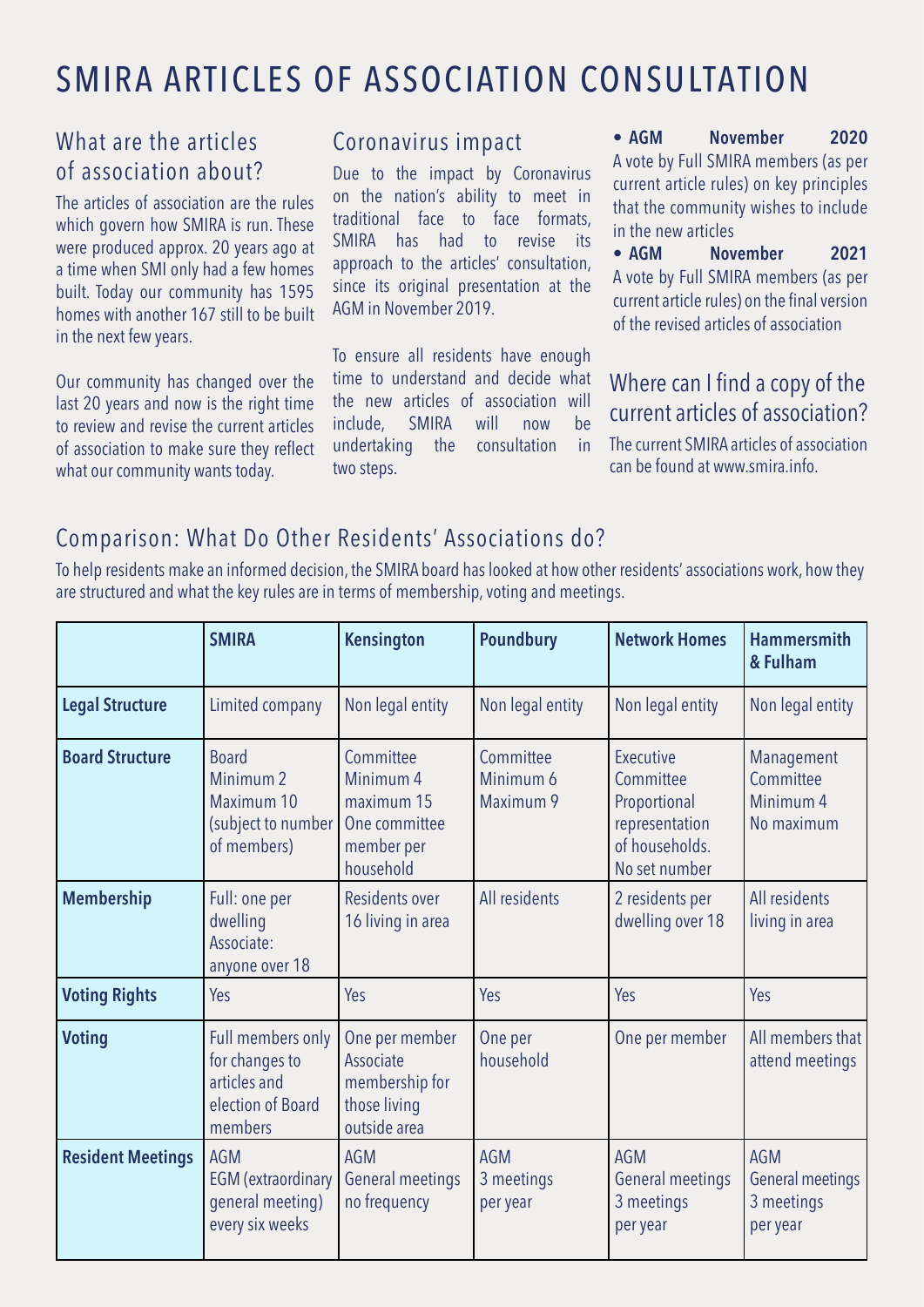

*SMIRA AGM in November 2019*

#### What do the current articles of association say?

The current SMIRA articles of association include the following conditions:

- One vote per dwelling, not one vote per owner/leaseholder at same home
- One full membership per dwelling if you own your home /rent over 5 years
- Joint owners of more than one

dwelling on SMI can both be members

- Freeholders do not need to be SMI residents or live in the UK
- Commercial property tenants do not have to satisfy the 5+ years rental term
- Votes only for full members at AGM to appoint Board and any changes to the articles
- Only full members can become Board members
- AGM papers must be sent in hard copy

### Key principles to vote on

In order to develop new articles for SMIRA, full members of SMIRA will need to agree what should be included.

To ensure SMIRA gives everyone an opportunity to voice their opinion, a series of principles will be voted upon at the AGM in November 2020. This will then set the foundations to amend the article, to be voted on at the 2021 AGM.

These principles include:

- Who can be a SMIRA member?
- Who can vote at a SMIRA meeting?

• Should AGM papers be sent in hard copy or electronically?

- How many SMIRA Board members should there be?
- Should membership be restricted to individuals, excluding corporate bodies?
- Should SMIRA directors be limited to SMI residents?

At the AGM, there will also be votes on minor article amendments and principles to guide the work of the SMIRA board. These will be included in the AGM papers.

## WAYS TO KEEP IN TOUCH WITH US

There are lots of ways to keep in touch with SMIRA and stay up to date with what's happening on SMI including:

**Website and membership registrations:** www.smira.info **Notice boards:** Central Walk and Community Centre, SMI **Facebook group for all residents:**  www.facebook.com/groups/smiraofficial **Twitter:** www.twitter.com/smira2019 **Email:** admin@smira.info

# SIGN UP AS A SMIRA MEMBER AND HAVE YOUR SAY

Under its current articles of association rules, SMIRA offers two types of free membership: Full Membership and Associate Membership.

SMI residents **can sign up for SMIRA membership at www.smira.info** by using the online form to register and create an account. Once completed, SMIRA's secretary will confirm the membership by email.

In order to ensure residents have a say in the revision of the articles of association, SMIRA wants to ensure all residents who are eligible to vote at the AGM take up the offer of **FREE membership**.